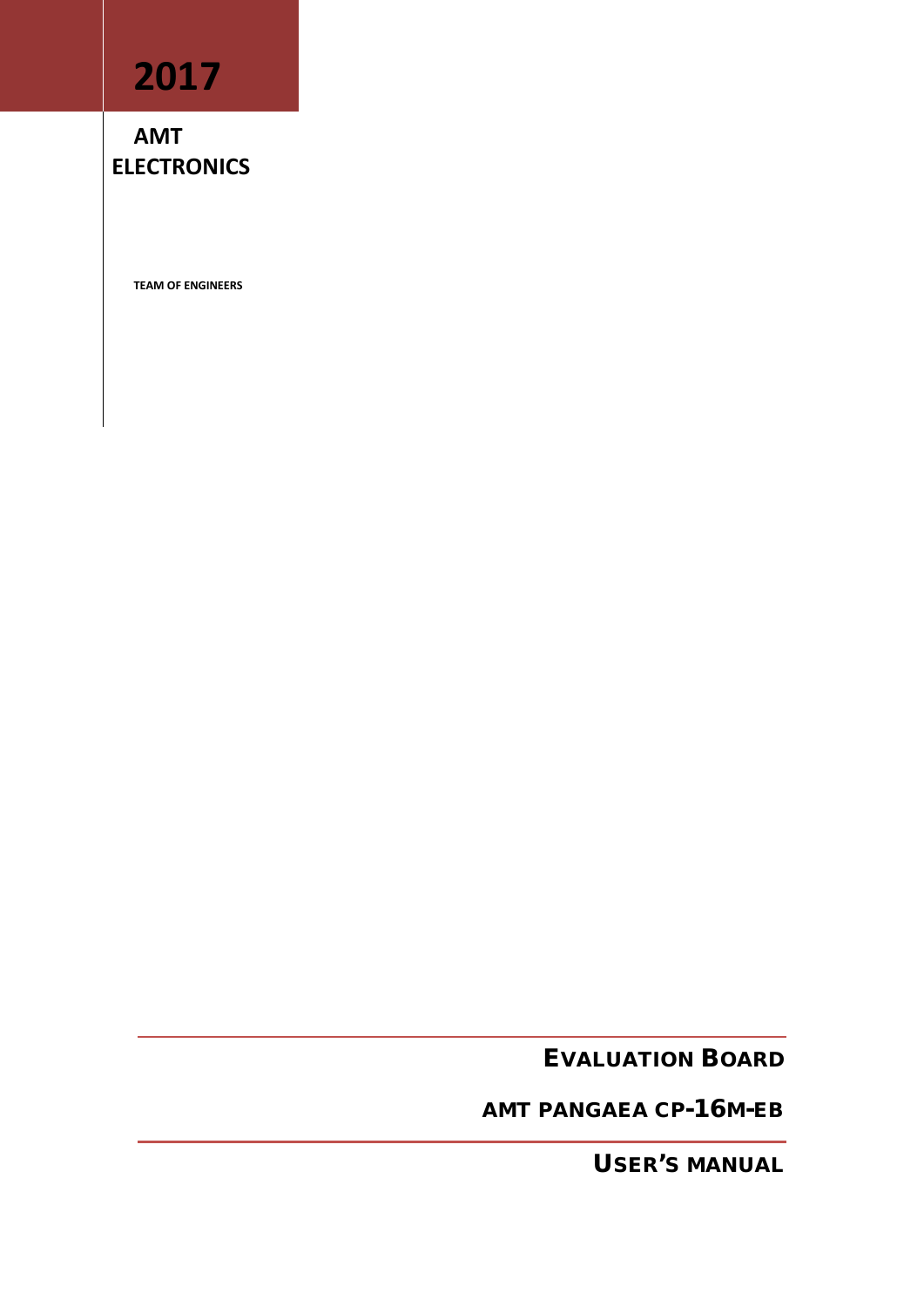#### **2017 OMSK RUSSIA**

# **AMT PANGAEA CP-16M MODULE**

Our company has begun production of AMT Pangaea CP16M module. CP-16M - is a built-in digital audio processing module with preinstalled software. AMT Pangaea CP-16 module is designed especially for those who create all sorts of guitar devices: power amplifiers, preamplifiers, guitar effects etc. The CP-16 module is so small that it can easily be integrated into any compact devices – such as "newfangled" mini effect pedals.



#### *AMT Pangaea CP-16M* module

To apply the module, the user must have some basic knowledge in the field of electronics and possess some computer literacy. For more detailed technical information on the module, read the description of AMT Pangaea CP-16M\_ (ENG) RUS.pdf www.amtelectronics.com

### **AMT PANGAEA CP-16M-EB EVALUATION BOARD**

To make the process of getting to know easier and shorten the development time of the final product, AMT Electronics has developed a special AMT Pangaea CP-16M-EB Evaluation Board.



The view of the CP-16M-EB Evaluation Board (AMT Pangaea CP-16M module isn't installed).

The board has all the necessary interfaces for quickly starting the work with the module. The user can use some circuit designs of the evaluation board for the use in his final product. Many connectors of the

evaluation board are duplicated by additional connecting contacts, which can be used by the developer to move the necessary connectors to the locations determined by the final design of the user's device. That is, in cases where the developer does not need to make many instances of the device and, when not constrained by the size of the final design, he can apply the ready AMT Pangaea CP-16M-EB board, possibly making some changes to the circuit.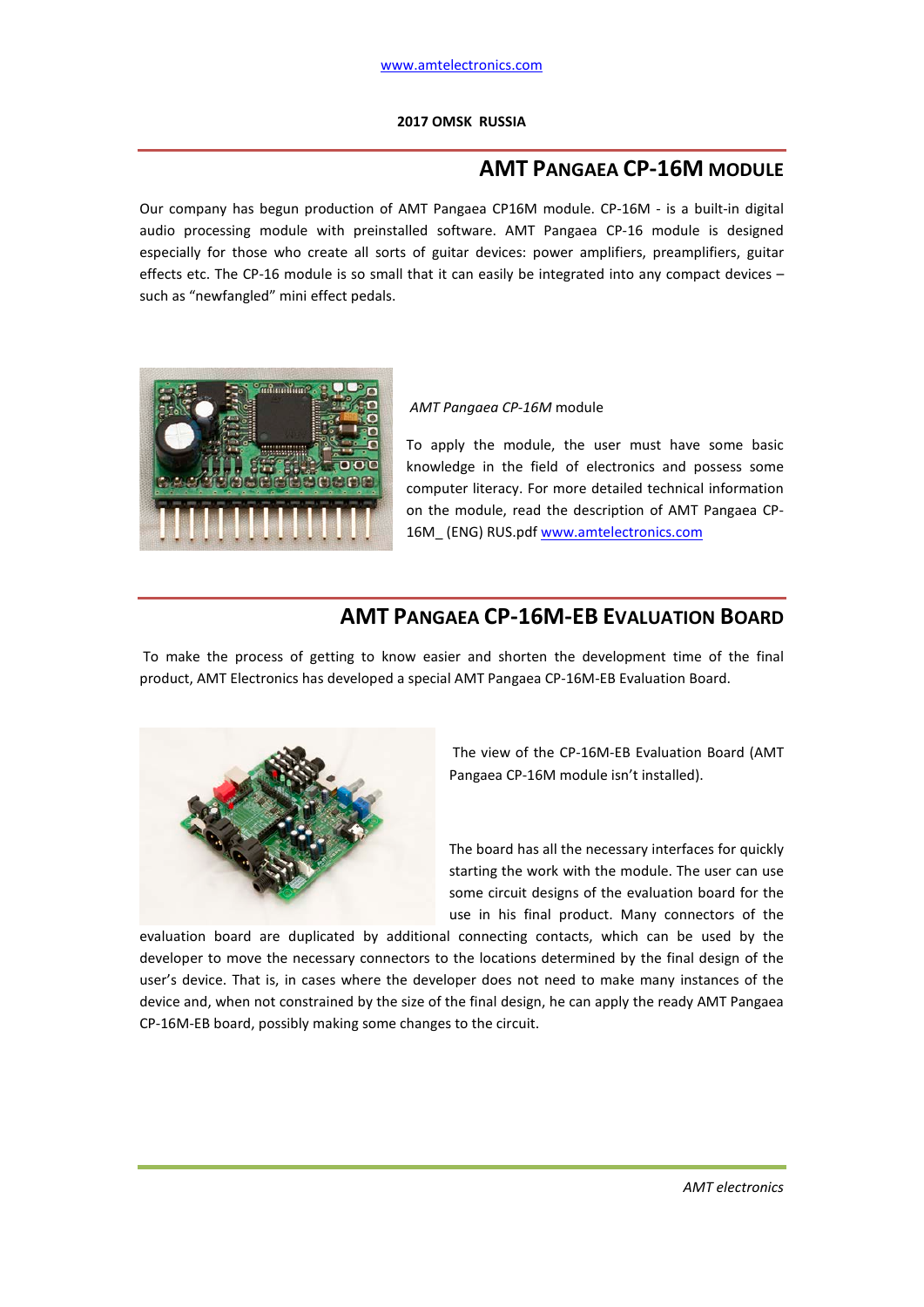# **BLOCK DIAGRAM AMT PANGAEA** CP-16M-EB



The board is powered with an external power supply, voltage range 9...12VDC.

The signal applied to the CP-16M-EB input (INPUT connector) can be in one of two ranges of levels. They are selected by the position of the switch ATT:

ATT 0dB -10dBV (0,316 Vrms), the signal goes from the external preamp's output (effect pedals etc). The switch ATT at 0dB position..

ATT -20 dB signal is fed from the output of the power amplifier. The signal is regulated by a variable resistor ATT -20 dB....

The input level after the switch ATT is controlled by 3 LEDs (0dB, +6dB, +12dB Clip).

The LED 0dB corresponds to the nominal level.

The LED +12dB indicates the beginning of the clipping on the ADC input of the module.

The input signal applied to the module is subjected to digital processing in accordance with the selected BANK/PRESET. The BANK/PRESET numbers are selected via the DIP switches BANK/PRESET SELECT (4 banks with 4 presets each) in accordance with the table.

#### **BANK/PRESET SELECT Table**

|                 | <b>Bank 0</b> |   |   |   | <b>Bank 1</b> |   |   |   | <b>Bank 2</b> |   |              |   | <b>Bank 3</b> |   |          |          |
|-----------------|---------------|---|---|---|---------------|---|---|---|---------------|---|--------------|---|---------------|---|----------|----------|
|                 | <b>Preset</b> |   |   |   | <b>Preset</b> |   |   |   | <b>Preset</b> |   |              |   | <b>Preset</b> |   |          |          |
|                 | $\mathbf 0$   |   | 2 | 3 | 0             | 1 | 2 | 3 | 0             |   | $\mathbf{2}$ | 3 | 0             | 1 | 2        | 3        |
| PS <sub>1</sub> | $\mathbf{1}$  | 1 | 1 | 1 | 1             | 1 |   |   | ი             | 0 | 0            | 0 | $\Omega$      | 0 | 0        | $\Omega$ |
| PS <sub>2</sub> | $\mathbf{1}$  | 1 |   | 1 | 0             | 0 | 0 | 0 |               | 1 | 1            | 1 | $\Omega$      | 0 | $\Omega$ | O        |
| PS <sub>3</sub> | 1             | 1 | 0 | 0 | 1             |   |   | 0 |               | 1 | 0            | 0 | $\mathbf{1}$  | 1 | $\Omega$ |          |
| PS4             |               | ი |   | 0 | 1             | 0 |   |   |               |   | 1            | 0 | 1             | 0 |          |          |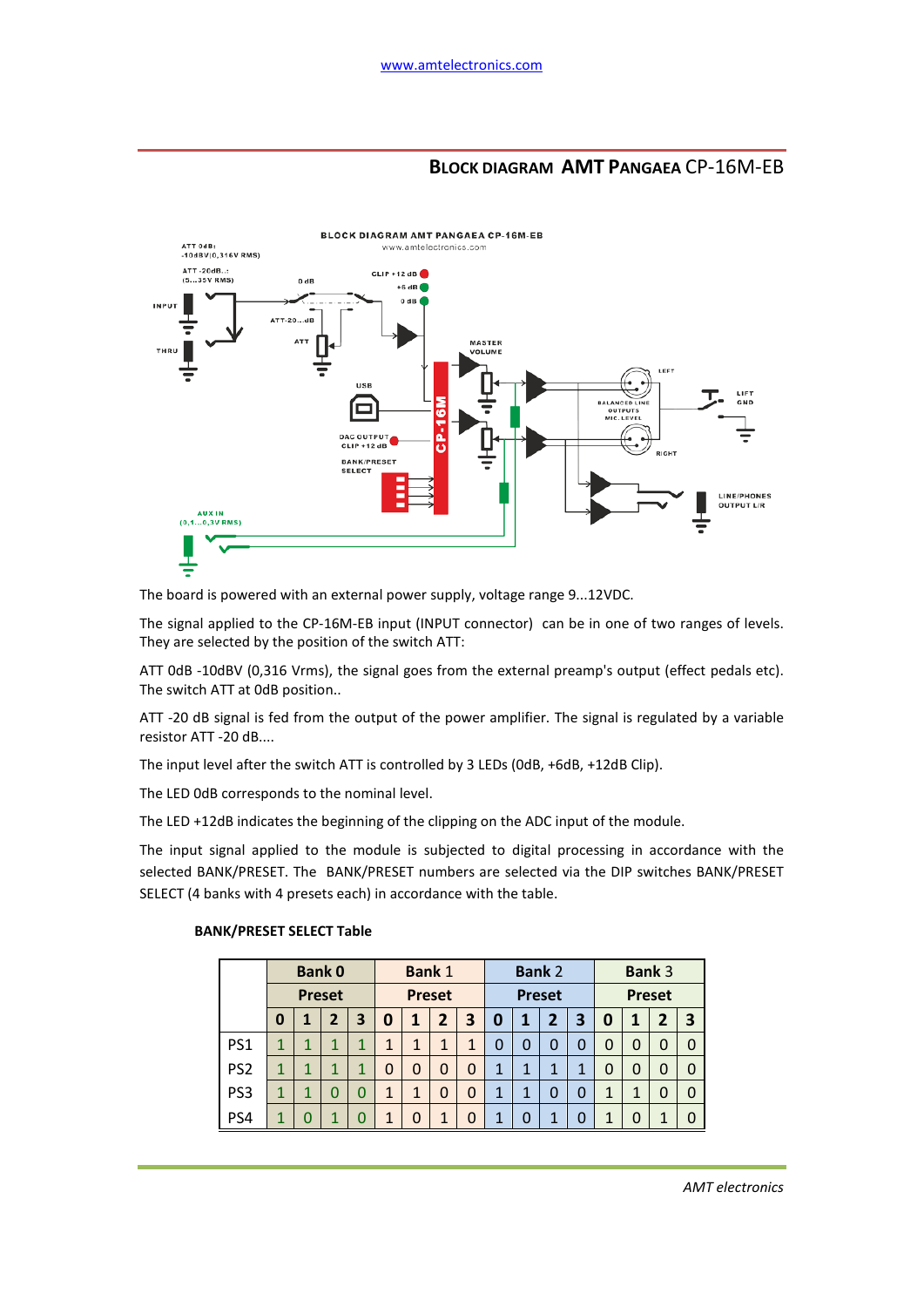A stereo signal from the DAC outputs through the amplifying circuits is fed to output connectors. Clipping of output signals of the DAC is indicated by LED "DAC OUTPUT CLIP".

The evaluation board has two XLR output connectors (right and left channels) with microphone output level signals. The circuitry of the board is protected from the possible presence of a phantom power supply of the microphone input. There is also an output TRS connector on which signals from the right and left channels are present. This connector can be used as a line stereo output or as an output to headphones. Levels on all output connectors are controlled simultaneously by one Master Volume potentiometer.

In addition to the main audio input (INPUT), there is an additional input (AUX) for connecting an external audio source (for example, an MP3 player).

# **TECHNICAL DATA AND DESCRIPTION OF SOME SCHEMATIC'S COMPONENTS OF AMT PANGAEA CP-16M-EB**

#### **Power supply Voltage** - DC 9-12V

Evaluation board's current consumption (the module's installed) when powered from:

12VDC - 100 мА

9VDC - 120 мА

#### **Input Audio connectors:**

**INPUT** – Input audio signal connector. The source can be a preamp's output or a power amp's output.

Schematic reference designator: XS4

Type: TS Jack 6.3mm

Nominal input voltage (Attenuator 0dB): 0.316 Vrms (-10dBV)

Sine voltage of the ADC Full Scale (Attenuator 0dB):1.26V (+2dBV)

Input voltage range (Attenuator -20….dB): 5…35 Vrms

Input impedance (Attenuator 0dB): 100kOhm

Input impedance (Attenuator -20….dB): 110kOhm

**AUX IN** – Additional audio input (MP3 player backing track, for example)

Schematic reference designator: XS4

Type: Jack 3.5mm

Input voltage: 0.1…0.3 Vrms

Input impedance: 2kOhm

#### **Output Audio connectors:**

**THRU** – connector for power amp's load (speaker or load box)

Schematic reference designator: XS5

Type: TS Jack 6.3mm

The output voltage is equal to the input voltage (INPUT XS4)

**LEFT/RIGHT** – Left and Right channels' balanced microphone level outputs.

They are intended to send signals to microphone inputs of a mixer, a sound card etc.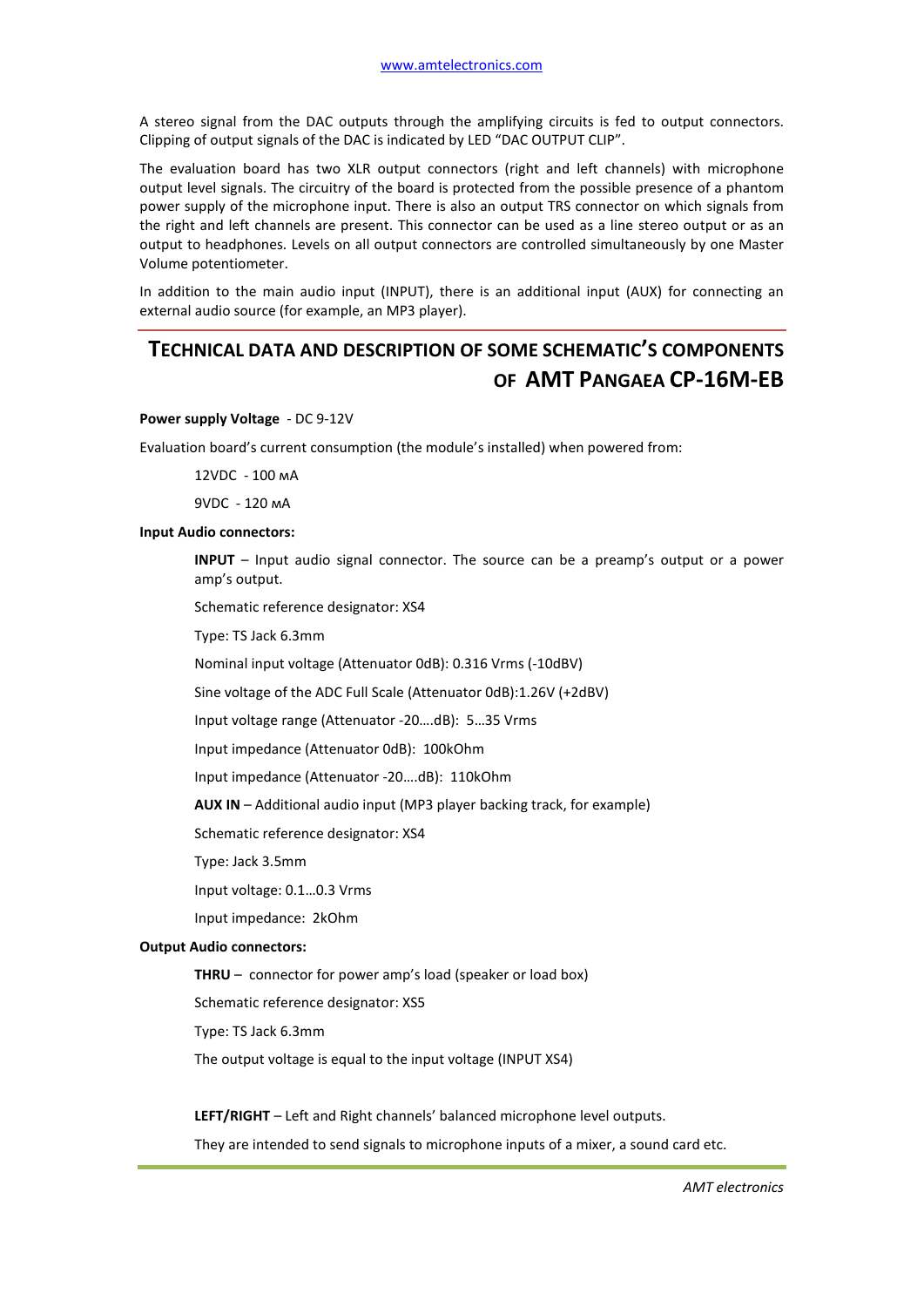Schematic reference designator: XP1 (Left), XP2 (Right)

Type: XLR (M)

Output voltage: 0…200 mVrms

Output impedance: 300 Ohm

#### **LINE/PHONES OUTPUT L/R** – the output for headphones or a mixer line level input.

Schematic reference designator: XS6

Type: TRS Jack 6.3mm

Output voltage: 0…3 Vrms

Output impedance: 10 Ohm

#### **Regulators:**

**MASTER VOLUME –** output signals' volume control (connectors XP1, XP2, XS6)

Schematic reference designator: R20

**ATT** – input signal control when you use a power amp as a signal source (ATT -20dB)

Schematic reference designator: R17

#### **Other connectors:**

**USB** – a connector for a link to a computer

Schematic reference designator: XS7

**9…12VDC** – power supply connector:

Schematic reference designator: XS1

**CP-16M** – connector for the AMT Pangaea CP-16M

Schematic reference designator: XS9

#### **Switches:**

**GND/LIFT** – "Ground lifting" for use with the balanced outputs Schematic reference designator: SB3

**ATT** – input attenuator's ON/OFF switch

Schematic reference designator: SB1

**BANK/PRESET SELECT** - CP-16M banks and presets switches

Schematic reference designator: XB2

#### **Indicators:**

**INPUT IMPULSE METER** – displays the input signal level Schematic reference designator: HL1(+12dB Clip), HL2 (+6dB), HL3(0dB) **DAC Output Clip +12dB** – displays CP-16M DAC clipping Schematic reference designator: HL4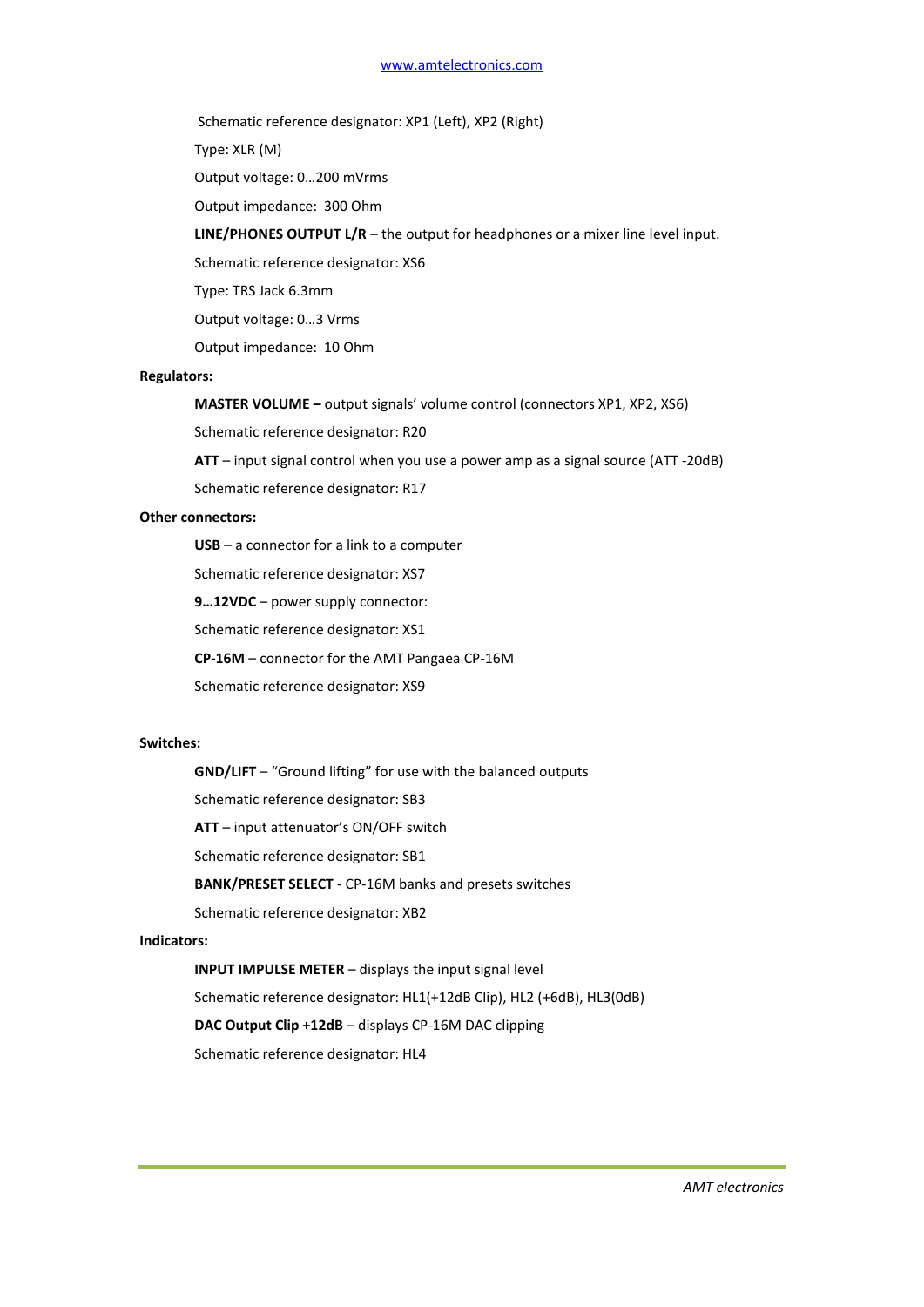# **COMPUTER APPLICATION AMT PANGAEA CP**

AMT electronics has developed a special computer Windows application AMT Pangaea CP. The application let you interactively control module's parameters, load IRs, copy presets, shape sound with EQ, filters etc.

The application has an intuitive graphical interface. More details of the application, you will be able to see by reading a user manual to it.

The module communicates with the application and with a computer in general, via USB interface.

The USB interface can operate in one of two modes:

1 - If you connect USB cable to the Evaluation board when the main power is OFF, the CP16M will be defined by a computer as a USB external drive. In this mode, you can update the module's software or simply copy banks / presets.

2 - If you connect USB cable to the Evaluation board when the main power is ON, the CP16M will be defined by a computer as a serial USB (USB COM) port. In this mode, you can work with the AMT Pangaea CP computer application. (www.amtelectronics.com)



A screen shot of the AMT Pangaea CP computer application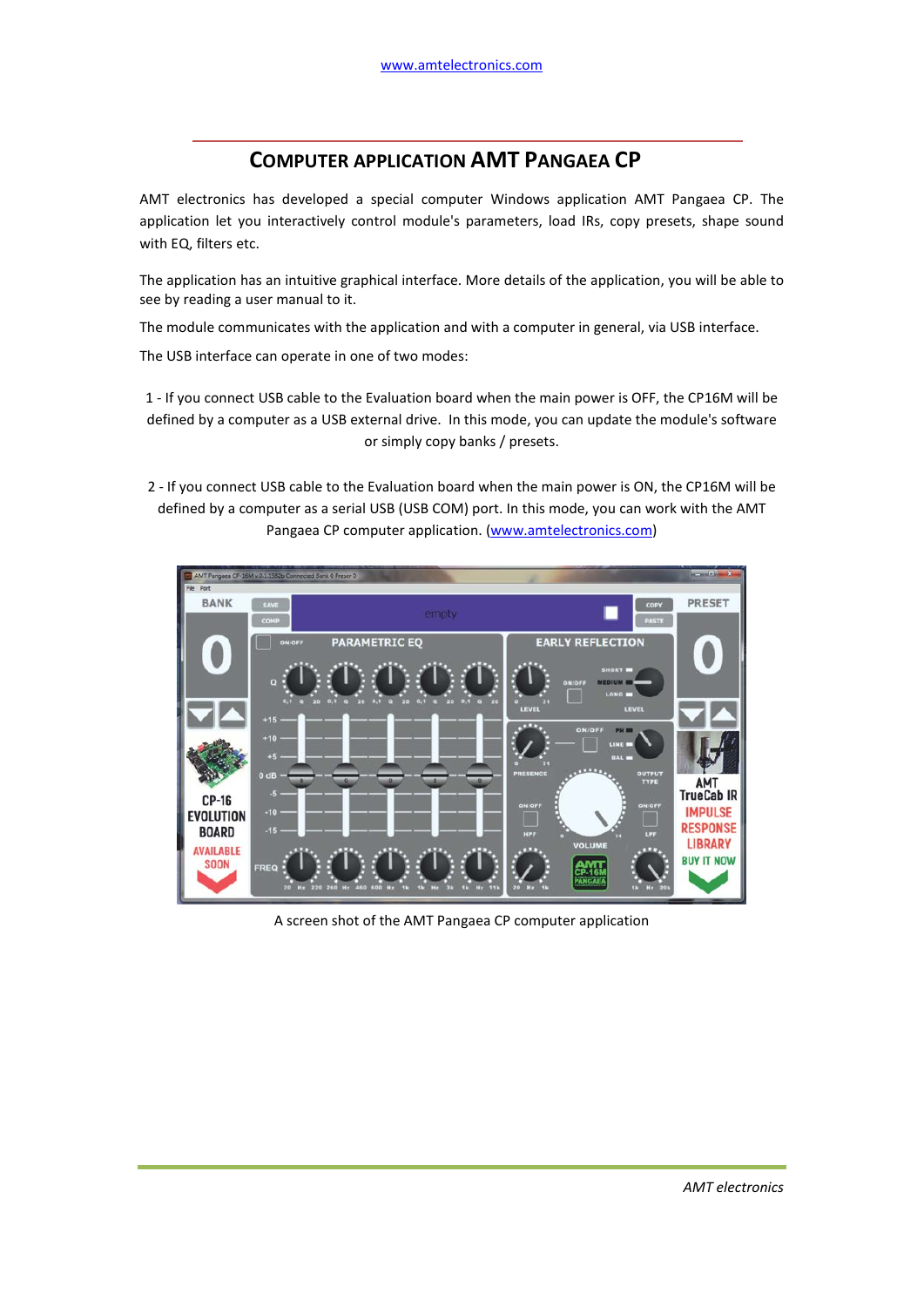